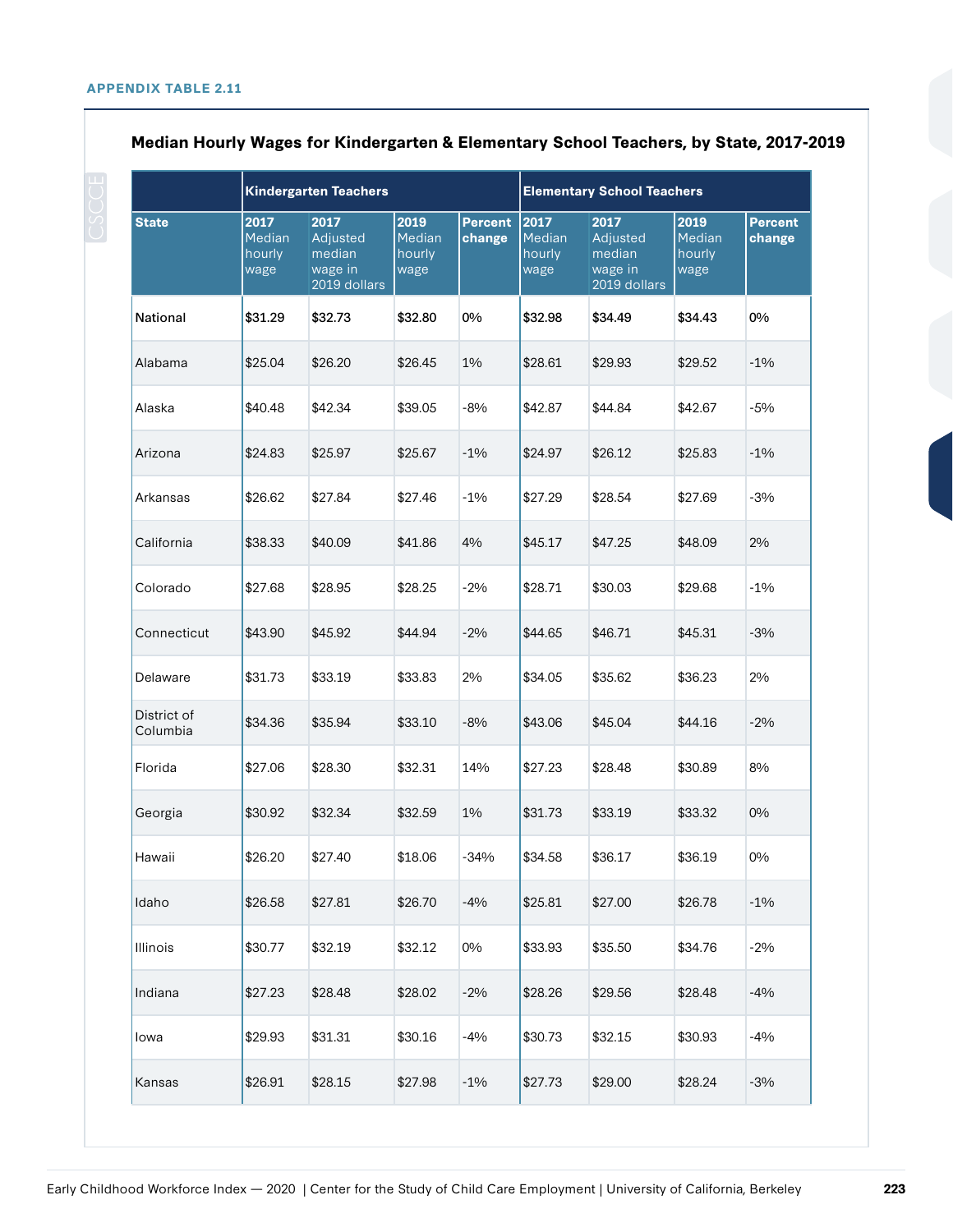|                    | <b>Kindergarten Teachers</b>     |                                                       |                                  |                          | <b>Elementary School Teachers</b> |                                                       |                                  |                   |
|--------------------|----------------------------------|-------------------------------------------------------|----------------------------------|--------------------------|-----------------------------------|-------------------------------------------------------|----------------------------------|-------------------|
| <b>State</b>       | 2017<br>Median<br>hourly<br>wage | 2017<br>Adjusted<br>median<br>wage in<br>2019 dollars | 2019<br>Median<br>hourly<br>wage | <b>Percent</b><br>change | 2017<br>Median<br>hourly<br>wage  | 2017<br>Adjusted<br>median<br>wage in<br>2019 dollars | 2019<br>Median<br>hourly<br>wage | Percent<br>change |
| Kentucky           | \$31.11                          | \$32.54                                               | \$31.43                          | $-3%$                    | \$30.84                           | \$32.26                                               | \$30.68                          | $-5%$             |
| Louisiana          | \$28.04                          | \$29.33                                               | \$26.43                          | $-10%$                   | \$27.48                           | \$28.75                                               | \$27.63                          | $-4%$             |
| Maine              | \$30.20                          | \$31.59                                               | \$30.94                          | $-2%$                    | \$30.54                           | \$31.95                                               | \$29.79                          | $-7%$             |
| Maryland           | \$35.45                          | \$37.08                                               | \$39.42                          | 6%                       | \$37.93                           | \$39.67                                               | \$42.48                          | 7%                |
| Massachu-<br>setts | \$41.24                          | \$43.14                                               | \$43.48                          | 1%                       | \$43.07                           | \$45.05                                               | \$46.14                          | 2%                |
| Michigan           | \$32.04                          | \$33.51                                               | \$34.08                          | 2%                       | \$35.49                           | \$37.12                                               | \$38.09                          | 3%                |
| Minnesota          | \$32.39                          | \$33.88                                               | \$35.01                          | 3%                       | \$35.00                           | \$36.61                                               | \$35.24                          | $-4%$             |
| Mississippi        | \$24.83                          | \$25.97                                               | \$25.57                          | $-2%$                    | \$25.04                           | \$26.19                                               | \$25.11                          | $-4%$             |
| Missouri           | \$28.25                          | \$29.55                                               | \$27.68                          | $-6%$                    | \$27.66                           | \$28.94                                               | \$26.72                          | $-8%$             |
| Montana            | \$29.64                          | \$31.01                                               | \$29.08                          | $-6%$                    | \$28.74                           | \$30.06                                               | \$28.70                          | $-5%$             |
| Nebraska           | \$32.46                          | \$33.95                                               | \$33.49                          | $-1\%$                   | \$32.13                           | \$33.61                                               | \$34.00                          | 1%                |
| Nevada             | \$31.36                          | \$32.80                                               | \$31.03                          | $-5%$                    | \$32.07                           | \$33.54                                               | \$32.41                          | $-3%$             |
| New<br>Hampshire   | \$32.29                          | \$33.78                                               | \$33.40                          | $-1\%$                   | \$33.13                           | \$34.66                                               | \$34.23                          | $-1\%$            |
| New Jersey         | \$35.96                          | \$37.61                                               | \$37.86                          | 1%                       | \$37.87                           | \$39.61                                               | \$40.00                          | 1%                |
| New Mexico         | \$33.35                          | \$34.88                                               | \$29.44                          | $-16%$                   | \$32.45                           | \$33.94                                               | \$31.78                          | $-6%$             |
| New York           | \$41.19                          | \$43.09                                               | \$41.49                          | $-4%$                    | \$44.60                           | \$46.65                                               | \$45.70                          | $-2%$             |
| North<br>Carolina  | \$25.37                          | \$26.54                                               | \$27.89                          | 5%                       | \$26.03                           | \$27.23                                               | \$27.69                          | 2%                |
| North Dakota       | \$27.29                          | \$28.55                                               | \$30.61                          | 7%                       | \$28.47                           | \$29.77                                               | \$30.16                          | 1%                |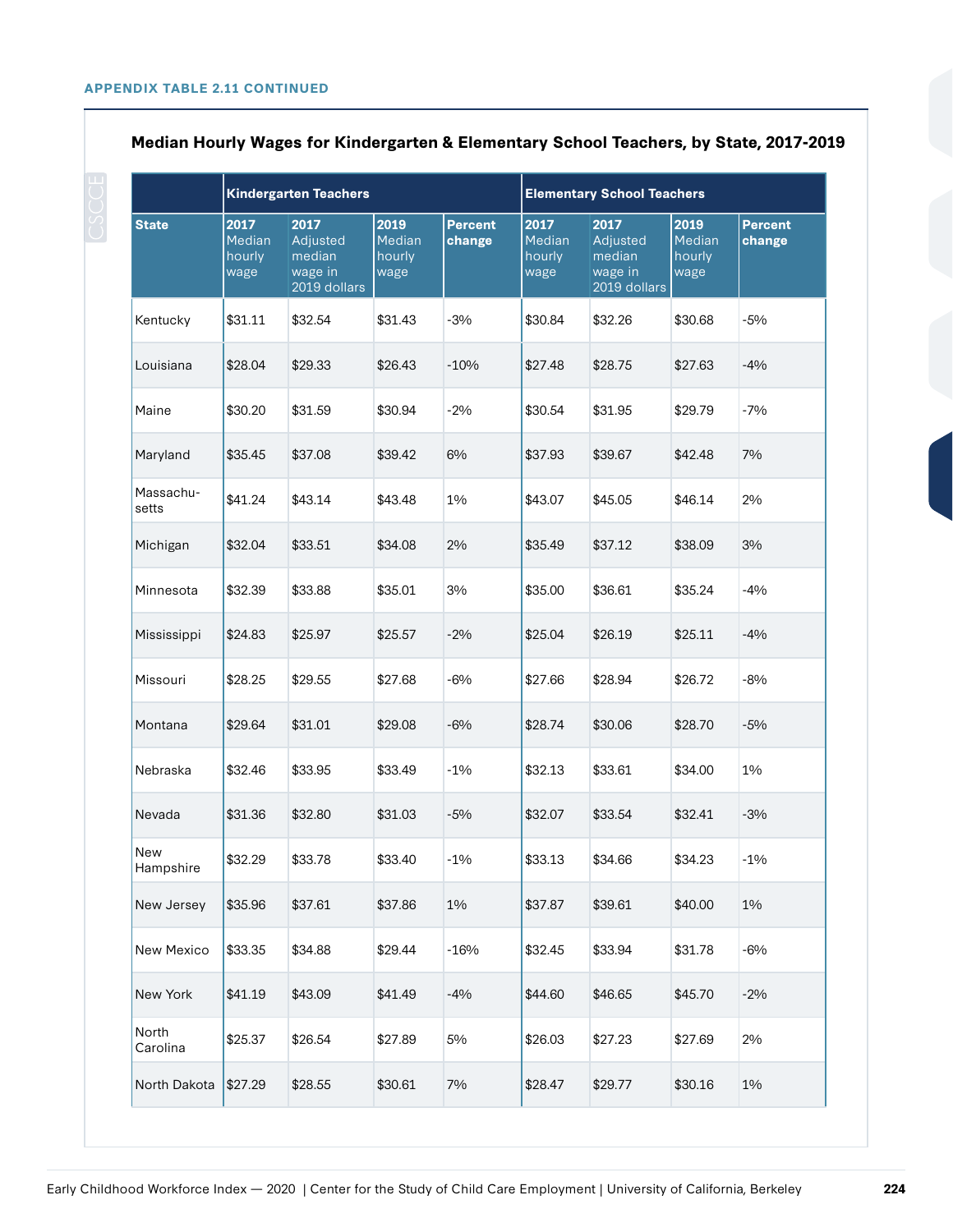|                | <b>Kindergarten Teachers</b>     |                                                       |                                  |                          | <b>Elementary School Teachers</b> |                                                       |                                  |                          |
|----------------|----------------------------------|-------------------------------------------------------|----------------------------------|--------------------------|-----------------------------------|-------------------------------------------------------|----------------------------------|--------------------------|
| <b>State</b>   | 2017<br>Median<br>hourly<br>wage | 2017<br>Adjusted<br>median<br>wage in<br>2019 dollars | 2019<br>Median<br>hourly<br>wage | <b>Percent</b><br>change | 2017<br>Median<br>hourly<br>wage  | 2017<br>Adjusted<br>median<br>wage in<br>2019 dollars | 2019<br>Median<br>hourly<br>wage | <b>Percent</b><br>change |
| Ohio           | \$31.52                          | \$32.97                                               | \$33.15                          | 1%                       | \$34.36                           | \$35.94                                               | \$37.19                          | 3%                       |
| Oklahoma       | \$21.91                          | \$22.92                                               | \$23.88                          | 4%                       | \$22.17                           | \$23.18                                               | \$24.33                          | 5%                       |
| Oregon         | \$38.80                          | \$40.59                                               | \$43.65                          | 8%                       | \$36.98                           | \$38.68                                               | \$39.33                          | 2%                       |
| Pennsylvania   | \$31.10                          | \$32.53                                               | \$36.58                          | 12%                      | \$35.97                           | \$37.62                                               | \$38.63                          | 3%                       |
| Rhode Island   | \$38.45                          | \$40.21                                               | \$46.76                          | 16%                      | \$41.02                           | \$42.91                                               | \$43.45                          | 1%                       |
| South Carolina | \$29.67                          | \$31.04                                               | \$31.02                          | 0%                       | \$28.43                           | \$29.73                                               | \$29.77                          | 0%                       |
| South Dakota   | \$22.84                          | \$23.89                                               | \$24.71                          | 3%                       | \$23.53                           | \$24.61                                               | \$25.40                          | 3%                       |
| Tennessee      | \$27.23                          | \$28.48                                               | \$28.21                          | $-1\%$                   | \$28.33                           | \$29.64                                               | \$29.99                          | 1%                       |
| Texas          | \$31.99                          | \$33.46                                               | \$32.41                          | $-3%$                    | \$32.34                           | \$33.82                                               | \$32.63                          | $-4%$                    |
| Utah           | \$23.23                          | \$24.30                                               | \$32.01                          | 32%                      | \$30.61                           | \$32.02                                               | \$31.62                          | $-1\%$                   |
| Vermont        | \$31.69                          | \$33.15                                               | \$32.36                          | $-2%$                    | \$33.85                           | \$35.41                                               | \$34.53                          | $-2%$                    |
| Virginia       | \$37.18                          | \$38.89                                               | \$37.20                          | $-4%$                    | \$36.98                           | \$38.68                                               | \$37.86                          | $-2\%$                   |
| Washington     | \$35.37                          | \$36.99                                               | \$35.98                          | $-3%$                    | \$36.92                           | \$38.62                                               | \$39.58                          | 2%                       |
| West Virginia  | \$28.05                          | \$29.34                                               | \$26.96                          | $-8%$                    | \$26.23                           | \$27.44                                               | \$25.93                          | $-6\%$                   |
| Wisconsin      | \$31.19                          | \$32.62                                               | \$32.76                          | $0\%$                    | \$32.39                           | \$33.88                                               | \$32.75                          | $-3%$                    |
| Wyoming        | \$32.91                          | \$34.42                                               | \$33.16                          | $-4%$                    | \$33.51                           | \$35.05                                               | \$33.79                          | $-4%$                    |